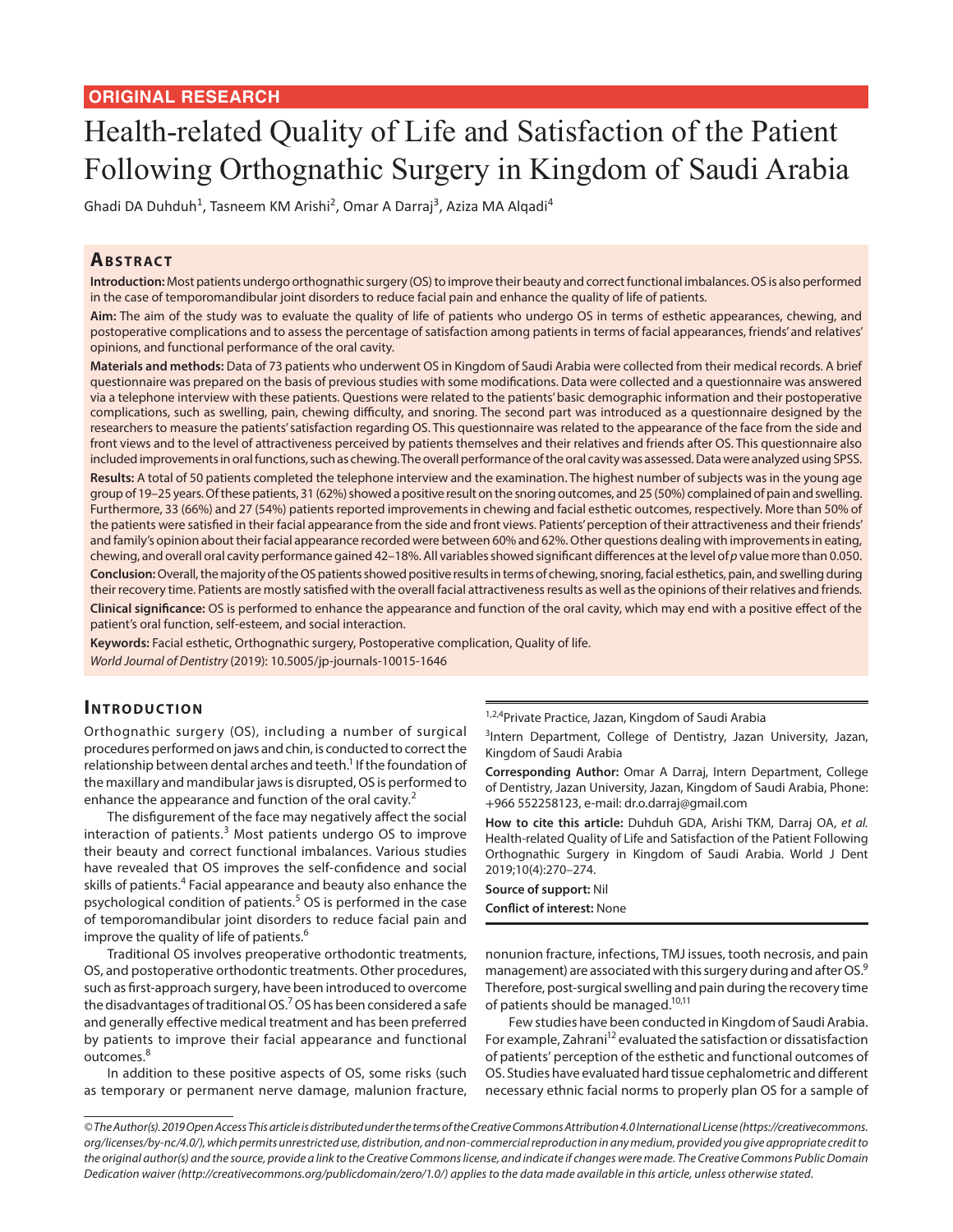adults in Kingdom of Saudi Arabia.<sup>13,14</sup> Abdullah<sup>15</sup> measured the effect of OS on the quality of life in patients in Kingdom of Saudi Arabia. Al Asseri<sup>16</sup> evaluated the spectrum and characteristics of all patients treated with OS in four main medical centers in Riyadh and explored the common types of OS procedures and common dentofacial deformities. Zahid et al.<sup>17</sup> evaluated the psychological and functional status of patients who undergo bimaxillary OS at the Riyadh Military Hospital. The satisfaction of patients after they undergo OS in terms of the quality of life and functional and esthetic improvements should be investigated. Thus, this study aimed to evaluate the satisfaction ratio and the quality of life of patients after OS in terms of function, esthetic appearance of the face, and postoperative complications (swelling and pain). A questionnaire was prepared on the basis of previous studies, along with some modifications to meet the social requirement of the present study.

# **MATERIALS AND METHODS**

Owing to the lack in the literature regarding the health-related quality of life after the orthognathic surgery (OS) among patients in Kingdom of Saudi Arabia, this study was conducted. Data of 73 patients who had undergone OS were collected from their medical records and then divided into two parts.

The first part included questions involving the basic demographic information about the patients and postoperative complications, such as swelling, pain, chewing difficulty, and snoring. A number of questions were collected from the World Health Organization and some previous studies to assess the quality of life (WHOQOL).<sup>9,10,12,18</sup> Those questions were modified to meet the social requirement of the current study.

The second part was introduced as a questionnaire designed by the researchers to measure the patients' satisfaction regarding OS. It consisted of seven questions.11,19 The participants were instructed to select one answer from multiple-choice questions related to the satisfaction of the patients after they underwent OS. The questionnaire was related to the appearance of the face from the side and front views and the level of attractiveness perceived by the patients themselves and the opinion of their relatives and friends after OS. The improvements in oral functions (such as eating and chewing) and the overall performance of the oral cavity were assessed.

Data were collected and the questionnaire was answered via a telephone interview with all the patients who underwent OS in Kingdom of Saudi Arabia. The data collected from the patients were pooled for analysis. IBM Statistical Package for the Social Sciences, V 20.1 (SPSS IBM, Inc., Chicago, Illinois, USA) was used for statistical analysis. Descriptive analysis included frequency and percentage, which were calculated for all parameters. The self-satisfaction from each patient in relation to the side, front, and facial appearances, personal judgments about self-attractiveness, and families'/friends' opinion after OS was examined. The improvements in chewing and the general performance of the oral cavity were recorded using a Chi-square test to detect any significant differences. Statistical significance was set at *p* > 0.05.

# **RESULTS**

The data of 73 patients who underwent OS were collected from their medical records. Only 50 patients (response rate was 68.5%) completed the telephone interview and the examination [28 males (56%) and 22 females (44%)]. The age of the patients ranged from

18 years to 50 years, and the mean age was 21.18 years with a standard deviation of 0.717 years. The highest number of subjects [28 patients (56%)] was found in the young age group of 19–25 years, while the lowest number of subjects [22 patients (44%)] was in the age group of 46–50 years. Who single patient who was less than 18 years old were recruited (Fig. 1). The results of this study were divided into two parts. The first part was related to functional chewing outcomes, postoperative complication outcome (snoring, pain, swelling), and facial appearances of the patients who underwent OS. Of the patients, 31 (62%) showed a positive result on snoring, and 8 (16%) yielded a neutral result after OS (Fig. 2). Almost more than half of the patients (52%) had a positive response from their surgery in terms of postoperative complications, such as pain and swelling (Fig. 3). Furthermore, 14 patients (28%) had a neutral response during their recovery time after OS. In terms of the frequency and percentage of the functional chewing outcomes of the patients who underwent OS, 33 (66%) patients recorded a positive functional chewing outcome, and 10 (20%) yielded a neutral response, indicating a good overall performance among the patients (Fig. 4). High percentages and frequencies were observed in the positive and neutral outcomes of the patients' facial esthetics after OS and registered 27 (54%) and 13 (26%), respectively (Fig. 5).



**Fig. 1:** Percentage of the age groups of patients who underwent OS



**Fig. 2:** Percentage of the snoring outcomes of patients who underwent OS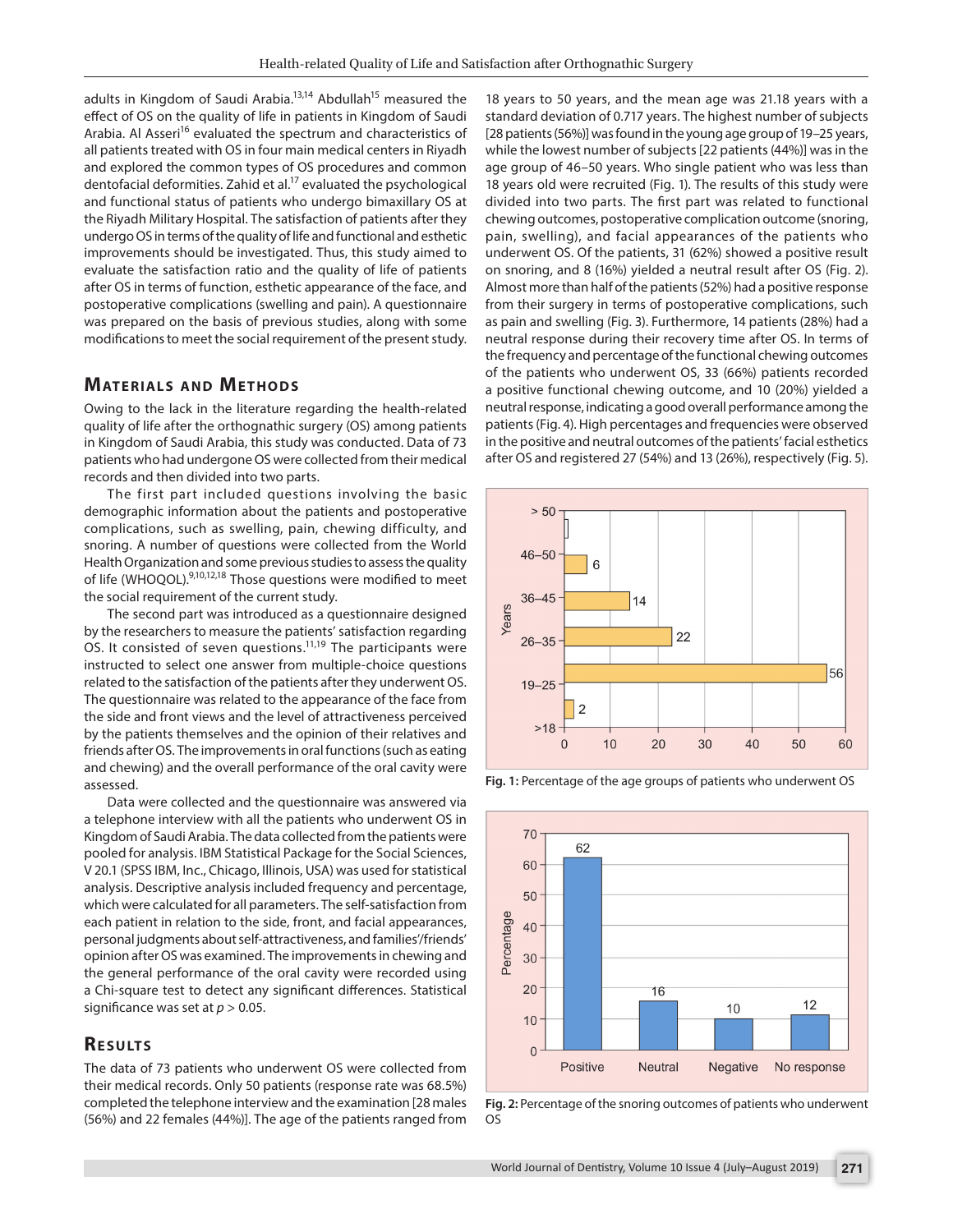

**Fig. 3:** Percentage of postoperative complication (pain and swelling) outcomes of patients who underwent OS



**Fig. 5:** Percentage of facial esthetic outcomes of patients who underwent OS

The second part was a questionnaire related to the measurement of the patients' satisfaction in relation to the appearance of their face from the side and front views and the opinion about their attractiveness perceived by the patients themselves and their relatives and friends after OS. It also included the ratio of improvements in functions such as eating and chewing and the overall performance of the oral cavity.

The results of the questionnaire answered by the patients via a telephone interview greatly varied. The questions with significant differences were Qs 1 to 3: "Do you like the appearance of your face from the side view and the front view? Are you more conscious of your facial appearance after undergoing OS?" More than 50% of the patients were significantly satisfied (*p*< 0.050) with their outcomes. Questions 4 and 5 were related to the opinions of the patients' friends and families regarding their facial appearance after OS. The frequencies were between 60% and 62% with significant  $p = 0.043$ and 0.001. Questions 6 and 7 dealt with the improvements in eating, chewing, and overall oral cavity performance. Only 42–18% of the participants noticed improvements in their functional activity and overall oral cavity performance ( $p = 0.033$ ), whereas 46–54% were



**Fig. 4:** Percentage of the functional chewing outcome of patients who underwent OS

relatively satisfied in their functional activity and overall oral cavity performance (*p* 0.001) (Table 1).

#### **Dis c u s sio n**

This study investigated the effect of OS on the characteristics of oral health, such as esthetic, functional chewing, pain, and swelling, which were related to the quality of life of the patients who underwent OS. The overall results were satisfactory. The patients yielded more than 60% of functional chewing outcomes and 54% of pain, swelling, and facial esthetic outcome of the patients who underwent OS (Figs 3 to 5). These findings were slightly more than the results gained by the previous studies, $11,17,20$  but the values were lesser than those obtained by Al-Asfour et al.,  $^{21}$  Huang et al.,  $^{22}$  those founded over 90%, and equal to percentage recorded by Motegi et al., $^{23}$  whose made follow up to 5 years in their postsurgical cases.

The World Health Organization defines the quality of life as the understanding of people in terms of their position in life and relationship with their aims, expectations, standards, and concerns.18 With advancements in the medical field, OS positively affects the patient's quality of life.

In the present study, only 50 patients participated, and this value was considered within the acceptable range for a crosssectional study. This finding was consistent with studies mentioned in a systemic review, $^{24}$  even though different types of studies have numerous patients.

Patients should be young because OS mainly deals with esthetics. In this study, the highest percentage of the participants was in the age group between 19 years and 25 years (Fig. 1). This finding was consistent with previous findings.<sup>12,17,18,22</sup> In a study conducted in Japan, $<sup>11</sup>$  participants belong to an older age group,</sup> ranging from 20 to 50 years.

Figure 2 shows a high percentage (62%) of positive snoring as a complication after OS. The same finding was reported in a previous study.<sup>25</sup> Other studies have indicated that the percentage of snoring outcome increases because of certain types and techniques of OS, which may lead to the narrowing of the upper airway at a retropalatal or retroglossal level and trigger snoring in subjects who undergo OS. As such, most surgeons recommend polysomnography before OS.

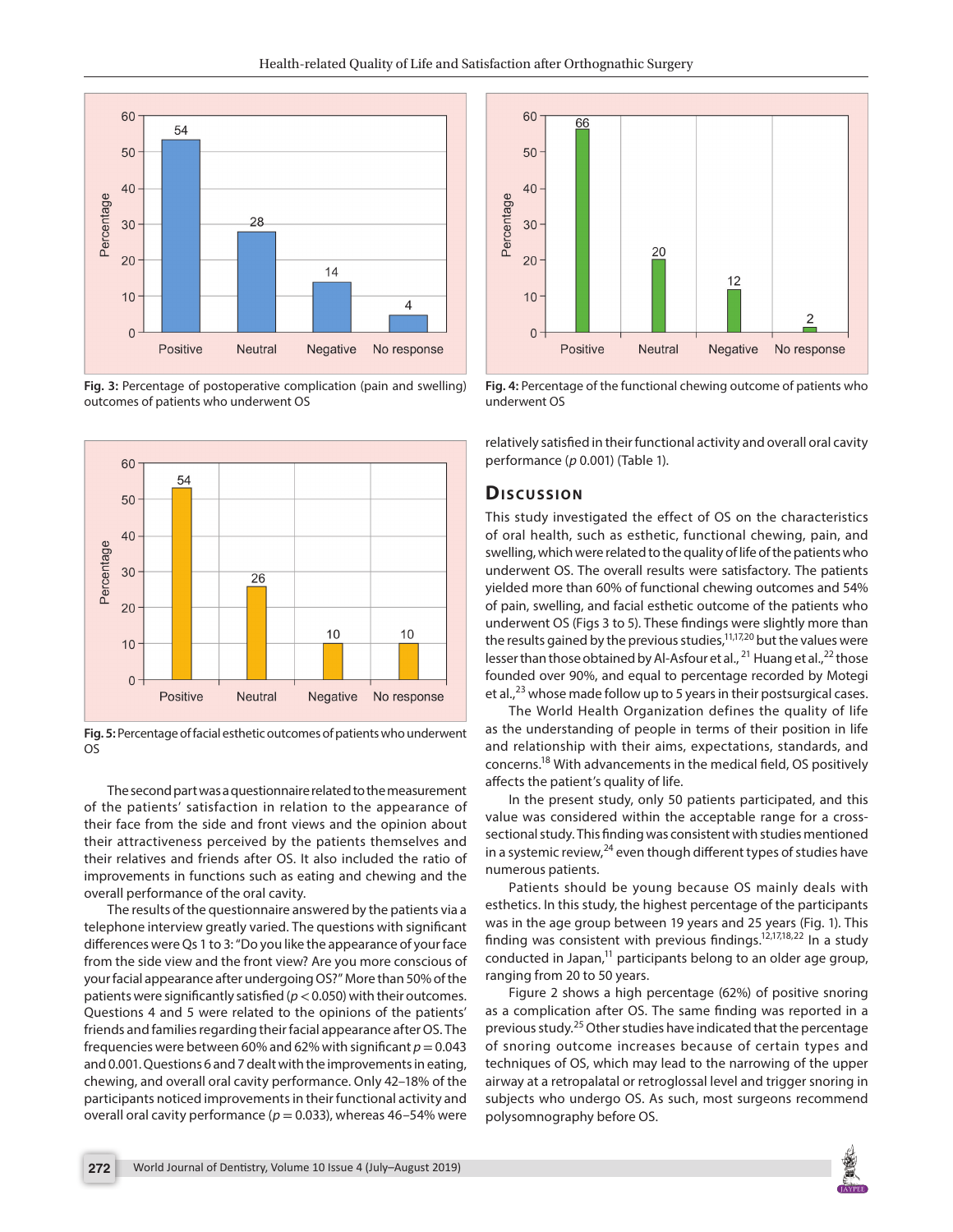| arealiting a or patients satisfaction |                                                                                                               |              |                      |           |            |
|---------------------------------------|---------------------------------------------------------------------------------------------------------------|--------------|----------------------|-----------|------------|
|                                       | <i><u><b>Ouestions</b></u></i>                                                                                | Dissatisfied | Relatively satisfied | Satisfied | p value    |
|                                       | Do you like the appearance of your face from the side view after undergoing<br>orthognathic surgery?          | 20           | 16                   | 54        | $0.049*$   |
| 2                                     | Do you like the appearance of your face from the front view after undergoing<br>orthognathic surgery?         | 20           | 28                   | 52        | $0.049*$   |
| 3                                     | After undergoing orthognathic surgery, are you more conscious about your<br>facial appearance?                | 10           | 34                   | 56        | $0.009*$   |
| $\overline{4}$                        | Do you think that orthognathic surgery has made you attractive?                                               | 18           | 10                   | 62        | $0.043*$   |
| 5                                     | Do you think your family and friends like your facial appearance after you<br>underwent orthognathic surgery? | 30           | 10                   | 60        | $< 0.001*$ |
| 6                                     | Does orthognathic surgery improve your eating and chewing abilities?                                          | 12           | 46                   | 42        | $0.033*$   |
|                                       | Does orthognathic surgery improve the overall performance of your oral cavity? 28                             |              | 54                   | 18        | $0.001*$   |
| *Claudification of the same as        |                                                                                                               |              |                      |           |            |

**Table 1:** Percentage of patients' satisfaction

Significant difference

A high percentage was reported by patients with positive and neutral outcomes regarding functional chewing (Fig. 4). This finding was slightly higher than that recorded in other studies: 35.3%<sup>17</sup> and 31%.20 However, this value was equal to the percentage obtained in another study 68.5%,<sup>18</sup> but it was quite lower than the percentage reported previously.<sup>21</sup> In presurgical or postsurgical cases, the value was from 75.8% to 95% and 88%,<sup>22</sup> but the same percentage was presented in another research.<sup>11</sup>

Postoperative complications were short term, but they persisted for several days and eventually declined or disappeared in terms of intensity. Almost more than 50% reported swelling and pain as a postoperative complication (Fig. 3). This percentage was equal or slightly less than that recorded in another study<sup>12</sup> in Riyadh and slightly higher than 50% on other studies.<sup>17,23</sup>

The relationship between patients' maxillofacial deformities and quality of life after they undergo OS has been extensively studied. The data from the telephone interviews showed that the results from the questionnaires seemed reasonable and provided further important information. $11$  OS significantly changes the patients' facial appearance and life in various ways. This finding was verified in this study, that is, almost 80% (54% positive and 26% neutral). Similar percentages were presented in other studies: 80%,<sup>18</sup> 88%,<sup>12</sup> 79.4%<sup>17</sup> for dental appearance and 73.5% for facial appearance. General facial appearance improvements were also obtained, $11,20,23$  but a high percentage was presented in other studies, which obtained  $91.3-96\%$ .  $21.22$ 

The satisfaction rate of the majority of the patients was high because they were highly motivated with long-standing inner feelings of their esthetic problems. They were concerned about accepting their appearance because surgery should improve the appearance and translate into social/interpersonal changes.<sup>12,26</sup>

The current study also revealed that over 50% of the patients were satisfied with the appearance of their faces from the side and front views. Even though it was a reasonable percentage, it was the same percentage obtained in another study<sup>17</sup> in Riyadh and lesser than the percentage recorded in other studies,<sup>20,21</sup> which showed over 90% but agreed with those values revealing significant differences gained between variables.

Social attractiveness and relationship strongly affect patients after they undergo OS,<sup>22</sup> and they significantly differ<sup>18,22,23</sup> in their esthetics. Modige et al. stated that most people (friends and families) close to patients after undergoing OS manifested a condition after the operation, but their condition improved, but the same percentages (41.2%) were recorded by Zahid et al.<sup>17</sup> This observation was strongly described by the patients undergoing OS during the telephone interview.

Most patients showed a positive effect and a satisfaction rate after they underwent an OS in terms of the overall oral health and satisfaction after OS. This treatment positively influenced the facial esthetic, oral functional, and comfort outcomes after OS. This finding completely agreed with other studies.11,12,17,20–23

We recommended further studies to compare between genders, preoperative and postoperative OS and included other demographic data, such as the level of education and profession of patients. The type of OS was also not considered. Further longitudinal studies with a long follow-up period are strongly recommended by using international worldwide scales for OS and its impact on the quality of life, such as orthognathic quality of life questionnaire,<sup>21</sup> different visual analog scales,<sup>20,21</sup> WHOQOL,<sup>11,18,23</sup> oral health impact profile assessment,  $11,22$  and oral health status questionnaire.<sup>23</sup>

## **CONCLUSION**

This cross-sectional study revealed that 62% of the patients showed a positive result in terms of snoring, and 52% of the patients had a positive response to postoperative complications, such as pain and swelling, during their recovery time after they underwent OS. Furthermore, 66% of patients who underwent OS recorded a more positive functional chewing outcome, indicating a good overall performance among patients, and 54% had positive facial esthetic outcomes. The satisfactory percentage for facial attractiveness from the front and side views was 50%, and the attractiveness increased to 60–62% according to the opinions of their friends and families. Satisfactory improvements in eating, chewing, and overall oral cavity performance were found to be between 18% and 42%, and the attractiveness increased to 46–54% among the relatively satisfied patients.

#### **Re f e r e n c e s**

- 1. Bellucci CC, Kapp-Simon KA. Psychological considerations in orthognathic surgery. Clin Plast Surg 2007;34:e11–e16. DOI: 10.1016/ j.cps.2007.04.004.
- 2. Cunningham SJ, Hunt NP. Quality of life and its importance in orthodontics. J Orthod 2001;28:152–158. DOI: 10.1093/ortho/28.2.152.
- Bennett ME, Phillips CL. Assessment of health-related quality of life for patients with severe skeletal disharmony: a review of the issues. Int J Adult Orthod Orthognath Surg 1999;14:65–75.